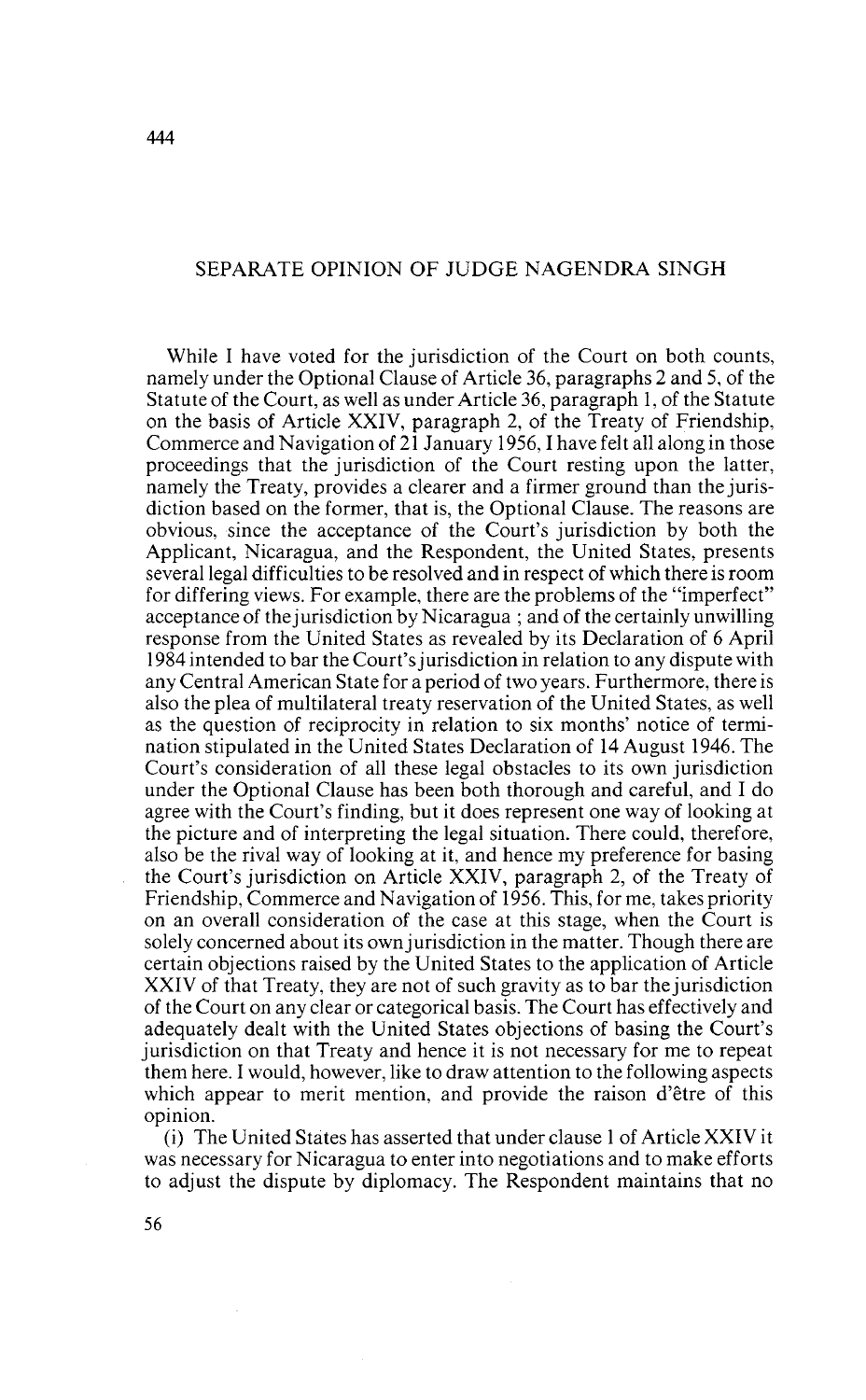such efforts were ever made, and even though there were negotiations with Nicaragua this dispute was never raised. It is therefore argued by the United States that the mandatory provision of clause 1 of Article XXIV has not been fulfilled and hence Nicaragua could not invoke the jurisdiction of the Court under the Treaty. However, if the wording of the compromissory clause of the Treaty is examined, it would appear that negotiations or representations affecting the operation of the present Treaty are not prescribed as a condition precedent to invoking the jurisdiction of the Court. The Treaty clearly states that if a party does choose to make representations affecting the operation of the Treaty the other party is obliged to "accord sympathetic consideration" and "afford adequate opportunity for consultation". However, it does not make it obligatory that such representations must be made and negotiations on the matter affecting the operation of the Treaty must take place before proceeding to the Court. It would appear to be the intention that due weight should be given to "sympathetic consideration" and "opportunity for consultation" if a party were to make representations on a matter affecting the operation of the Treaty. There is, however, no binding obligation to negotiate. The above conclusion would appear to be clearly justified from the wording of clause 1 of Article XXIV, which is reproduced below :

"Each Party *shall* accord sympathetic consideration to, and shall afford adequate opportunity for consultation regarding, such representations as the other Party *may* make with respect to any matter affecting the operation of the present Treaty." (Emphasis added.)

The second objection of the United States is that, in accordance with subclause 2 of Article XXI, it is essential that the dispute must not have been satisfactorily adjusted by diplomacy. In other words, resort to a diplomatic move to settle the dispute would appear to be a condition essential before submitting the case to the International Court of Justice. Similarly, parties must not have agreed to settlement by some other pacific means. Both these conditions appear to be satisfied because every effort has been made to settle the dispute by diplomacy inasmuch as Nicaragua has referred it to the Security Council. Furthermore, the dispute is before the Contadora Group, which is essentially a diplomatic process to resolve the problems of the area. In short, therefore, it could not be asserted that the dispute has not been referred to diplomatic methods for settlement. The United Nations Security Council is an organ which is essentially engaged in diplomatic methods for settling disputes. It is also true that neither the Contadora process nor the Security Council have been able to resolve the dispute by diplomacy. Again, the Parties have not resorted to any other pacific means for the settlement of the dispute. In the circumstances, the allegation made by the United States that Nicaragua in its negotiations has never raised the application or interpretation of the Treaty would appear to have no relevance to the jurisdiction of the Court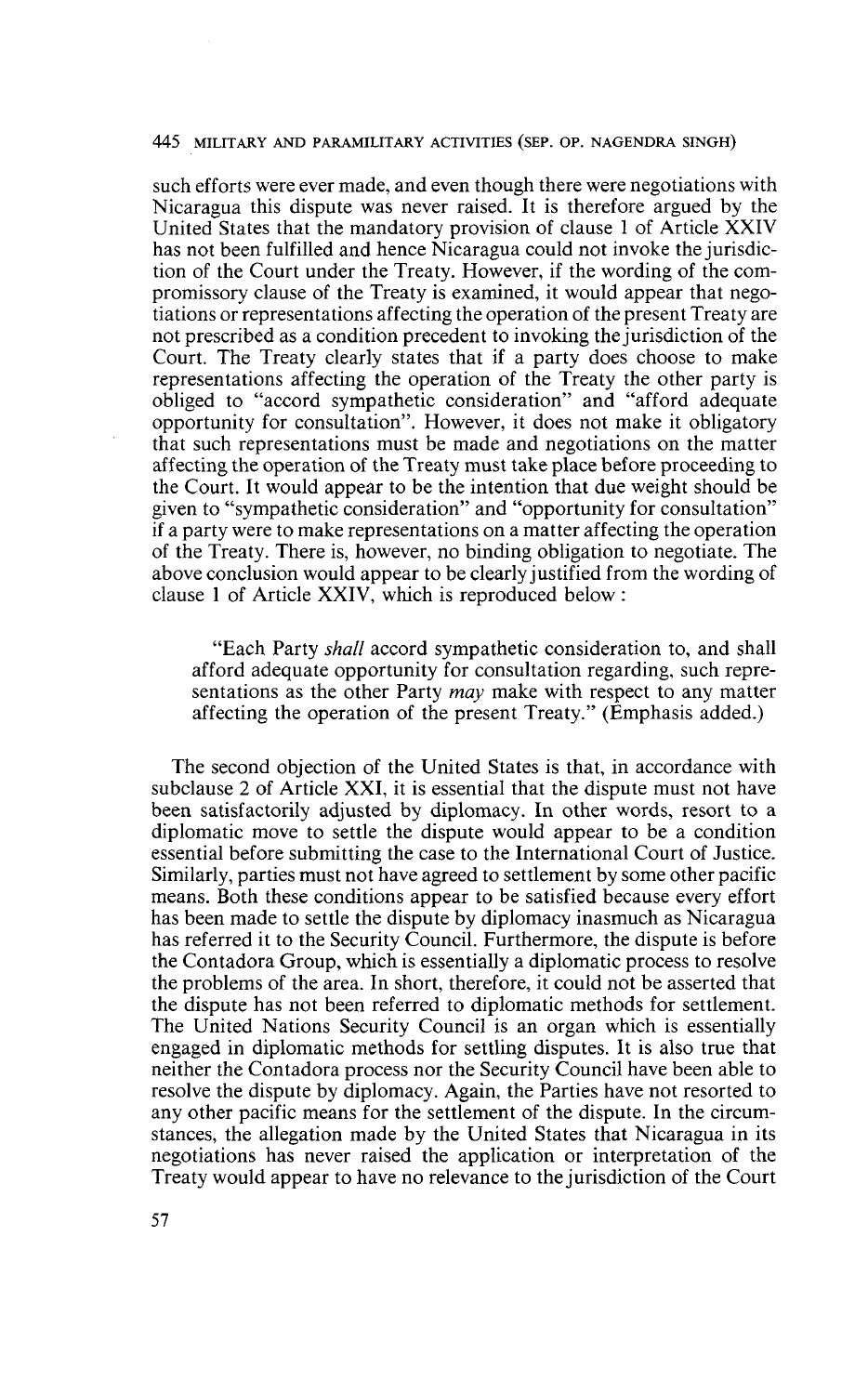because negotiations have not been specifically prescribed as a *sine qua non*  for the Parties to proceed to the Court. There are several treaties which do categorically specify negotiations as a condition precedent to resorting to the International Court of Justice. For example, the Convention on the Prevention and Punishment of Crimes against Internationally Protected Persons of 1973 has the following jurisdictional clause. Article 13, paragraph 1, of the Treaty is reproduced below :

"Any dispute between two or more States Parties concerning the interpretation or application of this Convention *which is not settled by negotiation* shall, at the request of one of them, be submitted to arbitration. If within six months from the date of request for arbitration the parties are unable to agree on the organization of the arbitration, any one of those parties may refer the dispute to the International Court of Justice by request in conformity with the Statute of the Court." (Emphasis added.)

In the aforesaid Treaty, which was cited by the United States in the *United States Diplornatic and Consular Staff in Tehran* case **(1.** *C.J. Reports 1980),* it would appear that the jurisdictional clause made negotiations an essential condition before proceeding to arbitration ; and a lapse of six months from the date of the request for arbitration a condition precedent to referring the dispute to the International Court of Justice. The words "which is not settled by negotiation" have the same importance as the words "not satisfactorily adjusted by diplomacy" which occur in the 1956 Treaty of Friendship, Commerce and Navigation. There is no reference to negotiation in the Treaty under consideration. In the circumstances the conditions necessary under Article XXIV for the case to be brought to the International Court of Justice have been fulfilled.

(ii) It is of course true that the field of the jurisdiction of the Court conferred by the Treaty is restricted to and limited by the words "dispute as to the interpretation or application of the present Treaty". Thus Nicaragua would have to cite the specific articles and provisions of the Treaty of 1956 and demonstrate the point of dispute in order that the Court may exercise jurisdiction in the matter. The Court has listed in the Judgment (para. 82) the various articles of the Treaty which, according to Nicaragua, have been violated by the military and pararnilitary activities of the United States. These articles need not be repeated here. However, it appears essential to point out that there is in addition a specific provision, namely Article XXI, which deals with items like the maintenance or restoration of international peace and security or measures necessary to protect the essential security interests of the Parties. The Court may well have to consider at some stage whether Article XXI of the Treaty falls within the purview of the Treaty or is excluded from it. Clause 1 of the said Article reads as follows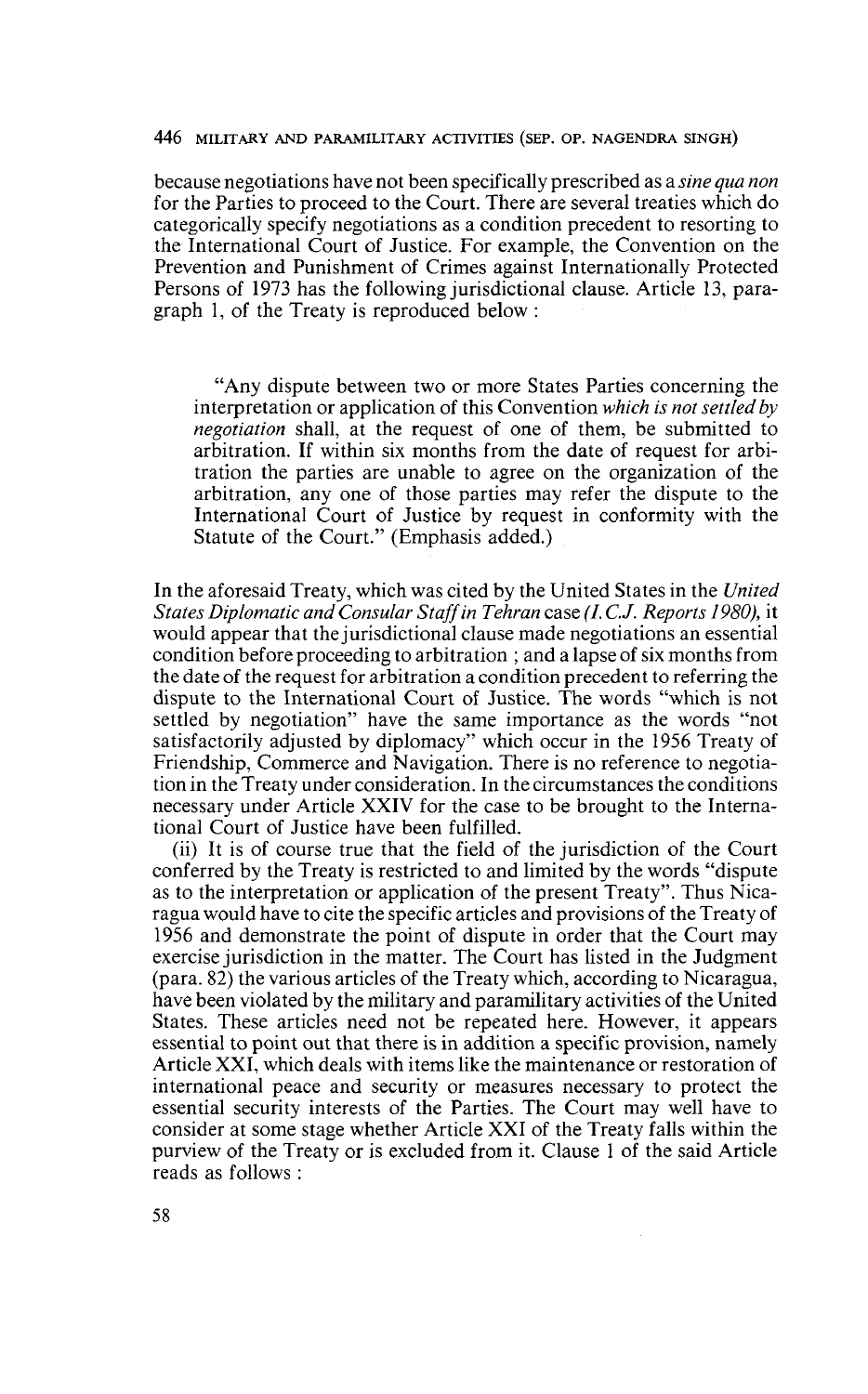"The present Treaty shall not preclude the application of measures . . .

- $(c)$  regulating the production of or traffic in arms, ammunition and implements of war, or traffic in other materials carried on directly or indirectly for the purpose of supplying a rnilitary establishment ;
- (d) necessary to fulfil the obligation of a Party for the maintenance or restoration of international peace and security, or necessary to protect its essential security interests."

It does appear necessary to ascertain the intention of the Parties to the Treaty as to whether the application of measures under Article XXI of the Treaty are excluded from or fa11 within the purview of the Treaty. As far as Nicaragua is concerned, it is difficult to discern the intention because in the Memorial it has not referred to Article XXI, and in the oral hearings this Treaty has been invoked summarily in one line and not fully dealt with. However, as far as the United States is concerned, it would appear that the provisions of Article XXI, paragraph  $1$  (c) and (d), are excluded from the purview of the Treaty. This would appear to be a legitimate conclusion to draw from the Counter-Memorial of the Respondent (para. 179). However, in the oral hearings this Treaty was not mentioned at al1 by the United States. It would appear that clause 1 of Article XXI of the Treaty is worded rather ambiguously. It states "the present Treaty shall not preclude the application of measures", which in relation to subclauses  $(c)$  and  $(d)$  would apply to obligations for the maintenance of international peace and security or protection of essential security interests. The words "shall not preclude the application of measures" would stand to mean that the present Treaty shall permit the application of "necessary measures" and therefore such measures would be within the purview of the Treaty ; at least to the extent that there may obviously be a question whether or not certain measures are, for example, truly "necessary" within the meaning of paragraph (d). And what, furthermore, is intended by the qualifying term, the "application" of measures ? If the intention was to exclude these matters from the purview of the Treaty, the word "preclude" alone should have been used, and not preceded by the word "not". To say that "the present Treaty shall not preclude the application of measures" would amount to saying that the present Treaty expressly sanctions the application of measures such as those mentioned in subclauses  $(c)$  and  $(d)$ . This ambiguity in clause 1 of Article XXI of the Treaty has to be read with the Counter-Memorial of the United States to get the intention of the Party, which is that such measures as specified in subclauses  $(c)$  and  $(d)$  are altogether excluded from the purview of the Treaty. However, this inference does not appear to be borne out by the use of the words "not preclude the application of measures". The question therefore arises whether the Court has jurisdiction in relation to the interpretation and application of Article XXI, which is an integral part of the Treaty ; or whether it has no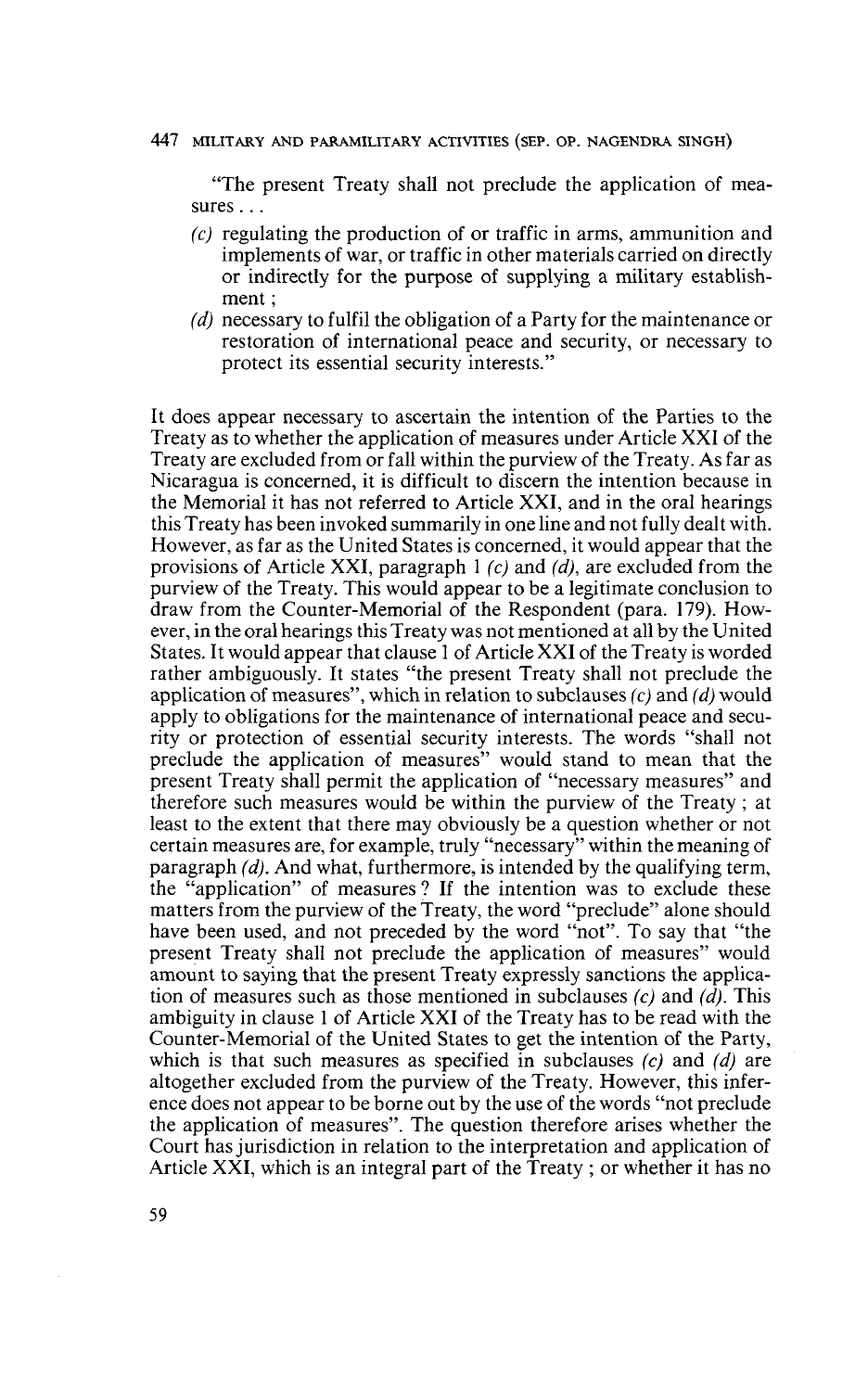jurisdiction because the intention of one of the Parties was to exclude from the purview of the Treaty items *(c)* and (d) of clause 1 of the said Article. In this context it is indeed significant that the jurisdictional clause of Article XXIV of the Treaty, does not specify the exclusion of Article XXI from the Court's jurisdiction. If the intention of both Parties was to exclude from the Court's purview that aspect of the Treaty which relates to clause 1 of Article XXI, a provision to that effect would have been helpful even if it is not regarded as strictly necessary for implementing that purpose. However, as stated before, it will be for the Court to decide on this aspect when it proceeds to the next phase of the case.

(iii) A noteworthy feature of the jurisdiction based on the 1956 Treaty, established under Article 36, paragraph 1, of the Statute, is that it is not subject to the multilateral treaty reservation of the United States which is applicable to the Court's jurisdiction under the Optional Clause of Article 36, paragraph 2, of the Statute. Thus under the Treaty basis the Court would be free to apply for purposes of interpretation and application of the Treaty the whole sphere of international law, as defined in Article 38 of the Statute, namely both customary and conventional law as well as the general principles of international law *(vide* Art. 38, paras. *(a), (6)* and *(c)* of the Statute). On the other hand, the multilateral treaty reservation operating in relation to the Court's jurisdiction based on the Optional Clause under Article 36, paragraph 2, of the Statute would confine the applicable law for purposes of adjudication of the dispute to customary law as well as the general principles of international law (Art. 38, para. 1 *(b)* and *(c))* and not to conventional treaty law (Art. 38, para. 1 *(a)),* unless State Parties affected by the decision of the Court were also present in the proceedings.

However, 1 do fully endorse the conclusion reached by the Court that the multilateral treaty reservation of the Respondent does not possess "an exclusively preliminary character" and remains inapplicable at this jurisdictional stage of the case, and hence under Article 79, paragraph 7, of the Rules, the Court has affirmed its own jurisdiction under Article 36, paragraph 2, of the Statute and proceeded to fix time-limits for the further proceedings on the merits of the case. In short, the Court has held that the multilateral treaty reservation of the United States has not barred its jurisdiction for the simple reason that at this stage it is not possible to name with any precision or firmness the States whose presence is necessary to enable the Court to proceed further with the case. In this connection it is worth pointing out that there are several States which have made reservations of the "Vandenberg" type which is described by the Court as the multilateral treaty reservation of the United States added to its Declaration of 1946 under Article 36, paragraph 2, of the Statute. Proviso *"(c)"* of the United States Declaration which embodies the multilateral treaty reservation provides that the United States acceptance of the Court's compulsory jurisdiction shall not extend to :

"disputes arising under a multilateral treaty, unless (1) al1 parties to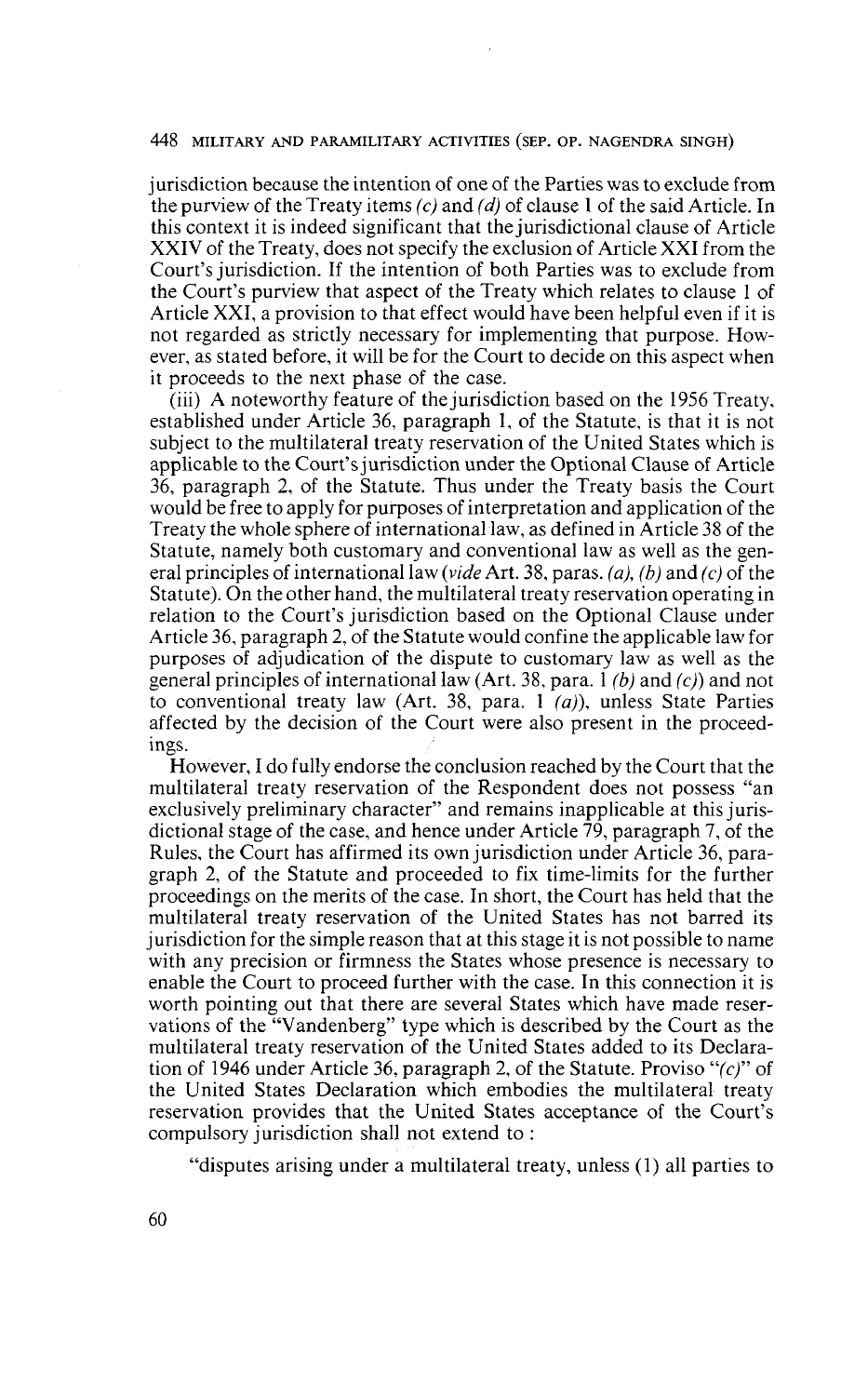the treaty *affected* by *the decision* are also parties to the case before the Court, or (2) the United States of America specially agreed to jurisdiction  $\ldots$  " (emphasis added).

The key words of the aforesaid reservation are "affected by the decision", which deprive the reservation of its preliminary character because at the present jurisdictional stage it is not possible to come to any conclusion as to which, if any, of the States parties to a multilateral treaty would be affected by the decision of the Court. It is indeed significant to observe here that the same observation could not be made in relation to the other Vandenberg-type reservations such as those made by India and the Philippines. The reservation made by India on 18 September 1974 is to the effect that the Government of India accepts the jurisdiction of the Court over al1 disputes other than :

"(7) disputes concerning the interpretation or application of a multilateral treaty unless al1 the parties to the treaty are also parties to the case before the Court or Government of India specially agree to jurisdiction".

The reservation of the Philippines, made on 18 January 1972, is similarly worded, stating that the Court's jurisdiction would not extend to any legal dispute

 $''(d)$  arising under a multilateral treaty, unless (1) all parties to the treaty are also parties to the case before the Court, or (2) the Republic of the Philippines specially agrees to jurisdiction".

It will appear from the wording of the reservations of India and the Philippines that they both clearly maintain their essentially preliminary character and would therefore unambiguously act as a bar to the jurisdiction of the Court at the very start. This would be so because their meaning is clear and the application is simple and straightfonvard, as opposed to the Vandenberg reservation of the United States type which poses several problems concerning the determination of "States affected by the decision of the Court". The first question that anses relates to who is to judge which States are affected by the decision of the Court ? 1s it to be the decision of the Respondent  $-$  the United States  $-$  which made the reservation, in which event if would appear to take the objections of the Connally reservation, or is it to be left to the States concerned who regard themselves as affected by the decision of the Court, or is it for the Court itself to decide ? The reservations of India and the Philippines do not pose such problems and cannot be described as "not exclusively preliminary" so as to be caught by the provisions of Article 79, paragraph 7, of the Rules of Court, which are found applicable here in relation to the United States reservation to render it ineffective.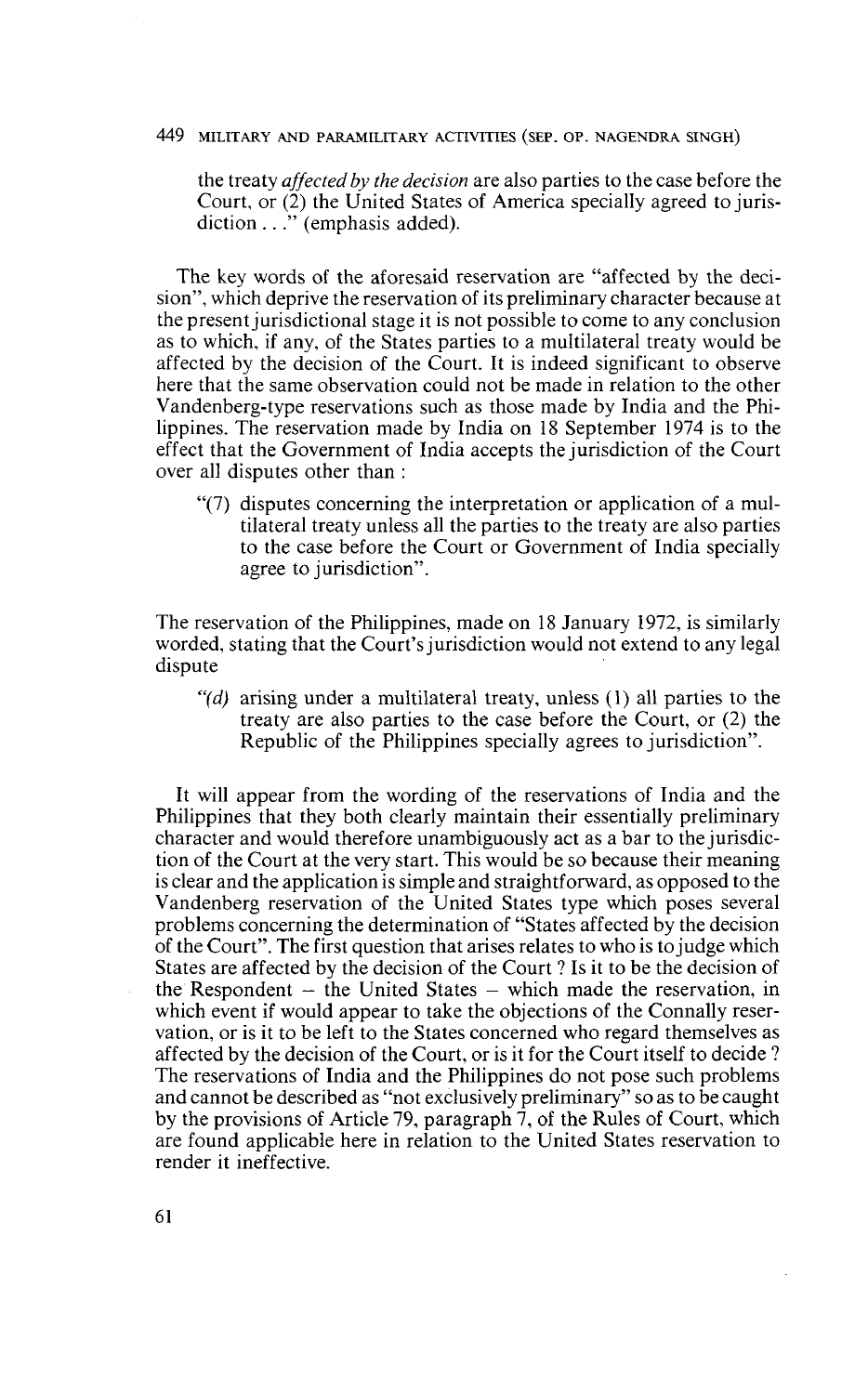It may be observed that the words used by a State in making a reservation under Article 36, paragraph 2, of the Statute must be such as clearly and unequivocally to spell out the application of the reservation in a straight and simple manner and not raise questions which are ambiguous and therefore create confusion as to the intention of the State making the reservation. The Vandenberg reservation of the United States, by the use of the words "States parties to a treaty affected by the decision", has introduced an element which spells ambiguity in the application of the reservation inasmuch as the Court is left with no option but to conclude that the said reservation cannot act as a bar to the jurisdiction of the Court at this stage of the case. It is quite clear that the decision of the Court at the present stage is not even in sight. The merits of the case have to be argued first by the Parties and at this stage it is not even known which multilateral treaties will have to be invoked by the Court's decision, and hence the inherent difficulty in applying the said United States reservation at the present phase of the case. The Court has therefore been indeed correct in coming to the conclusion that the Vandenberg reservation of the Respondent is "not exclusively preliminary" and hence cannot debar the Court today as it proceeds to pronounce its jurisdiction in the case.

 $(iv)$  Another helpful feature of the 1956 Treaty-based jurisdiction of the Court under Article 36, paragraph 1, of the Statute is that it compels the Parties to come to the Court, invoking legal principles and adopting legal procedures which would helpfully place legal limits to the presentation of this sprawling dispute, which could otherwise easily take a non-legal character by including political issues and thus raising the problem of sorting out what is justiciable as opposed to non-justiciable matters being brought before the Court. Invoking the Treaty base would indeed help to specify and legally channelize the issues of the dispute. For example, the Applicant will have to present specific violations of the provisions of the Treaty, thus involving their interpretation and application in the adjudication of the dispute. Thus, whle the Treaty would help the judicial process to run on the right legal lines, the jurisdiction of the Court under the Optional Clause could possibly open the door to limitless considerations, presenting problems in adjudication.

(v) There is also the objection raised by the United States whch relates to the pleadings of Nicaragua inasmuch as the oral hearings before the Court do not bring out the jurisdiction of the Court based on the Treaty of 1956, except by way of a single line in which Nicaragua's Agent mentions this Treaty in very bald terms. The result has been that the United States, too, in the oral hearings has totally ignored the Treaty because it had not been gone into by Nicaragua. Furthermore, Nicaragua has not mentioned the Treaty of 1956 in its Application but has inserted a clause reserving the right to supplement the Application of 9 April 1984 or to amend it at a later stage. Nicaragua has relied on this clause, and in its written Memorial dated 30 June 1984 has stated that it "respectfully requests the Court to